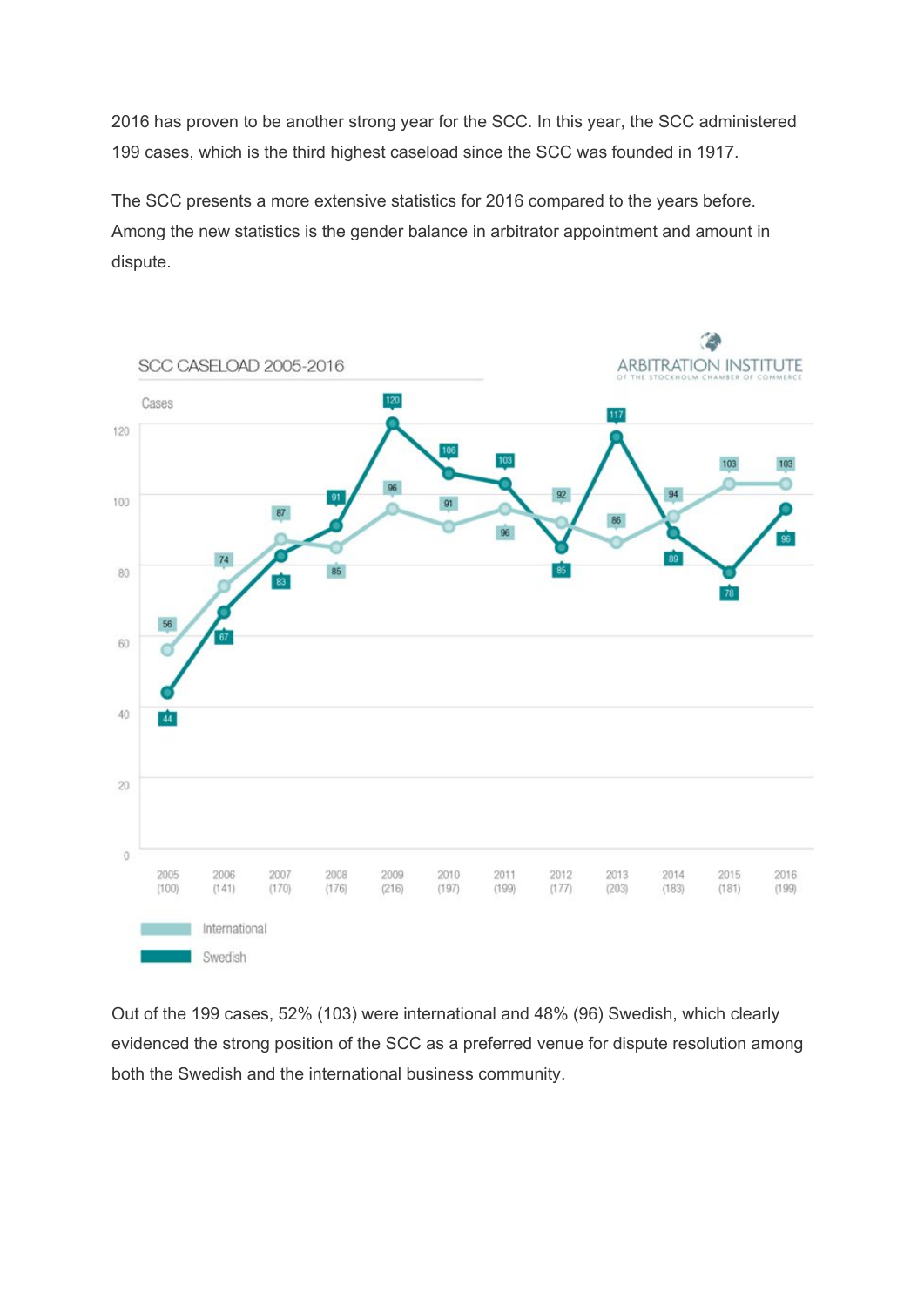

# APPLICABLE RULES 2016



Of the 2016 caseload, 62% (123) were administered under the SCC Rules, and 28% (55) were administered under the SCC Rules for Expedited Arbitrations. The SCC also administered 13 Emergency Arbitrator proceedings, which was a sharp increase from 2015.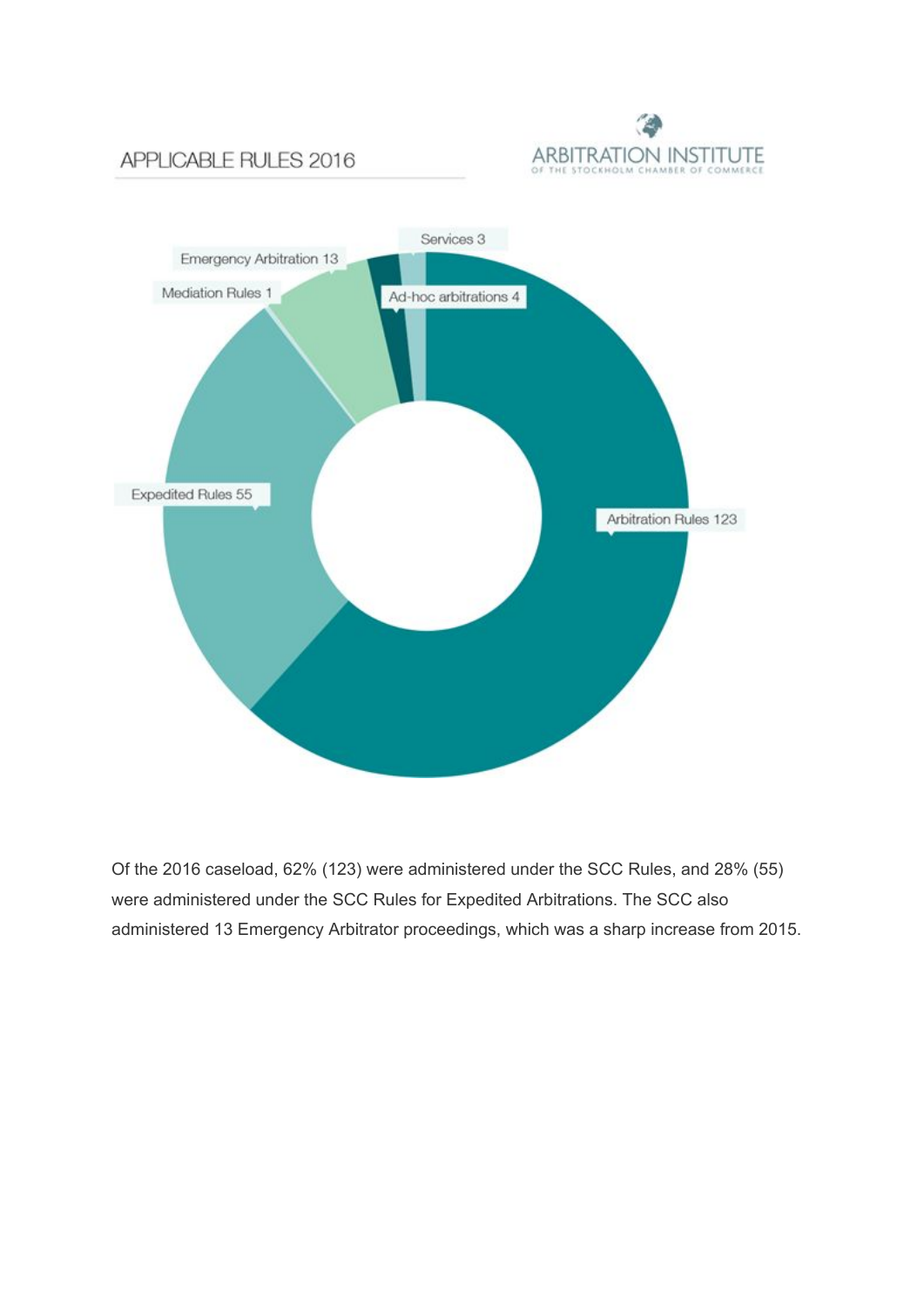#### NATIONALITY OF THE PARTIES 2016



Note: The diagram shows the number of cases in which a party from a specific country appears.

Parties from 44 different countries chose to resolve their disputes with the SCC in 2016. Swedish parties continued to appear most frequently in SCC cases. Outside Sweden, Russia, Ukraine, USA, Germany and Azerbaijan were the most frequent nationalities to appear before the SCC.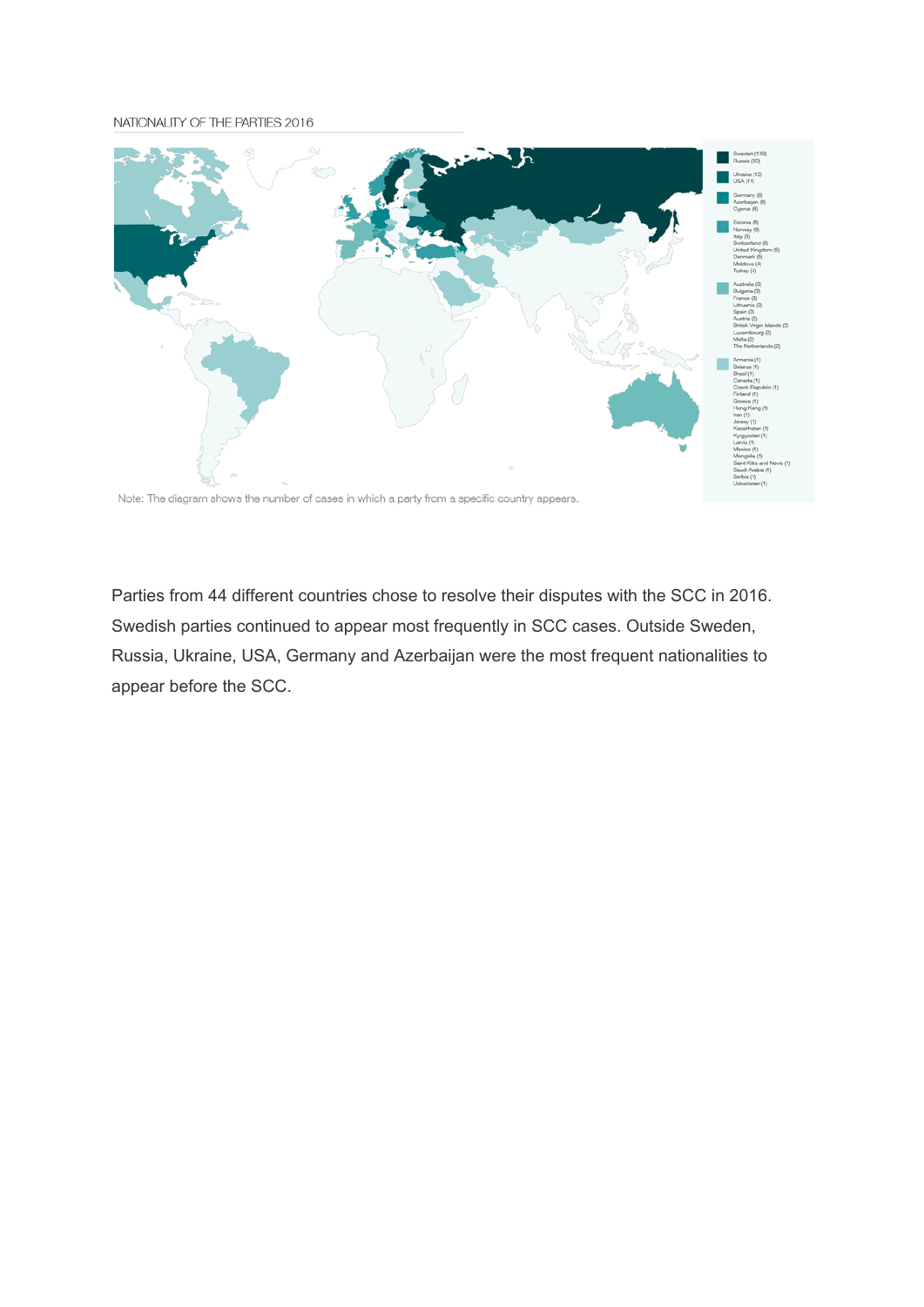

### DISPUTED AGREEMENT 2016



The cases commenced in 2016 were disputes stemming from a wide range of contract subjects. Most frequently parties brought disputes arising out of delivery agreements, service agreements, business acquisitions, construction agreements and joint venture agreements.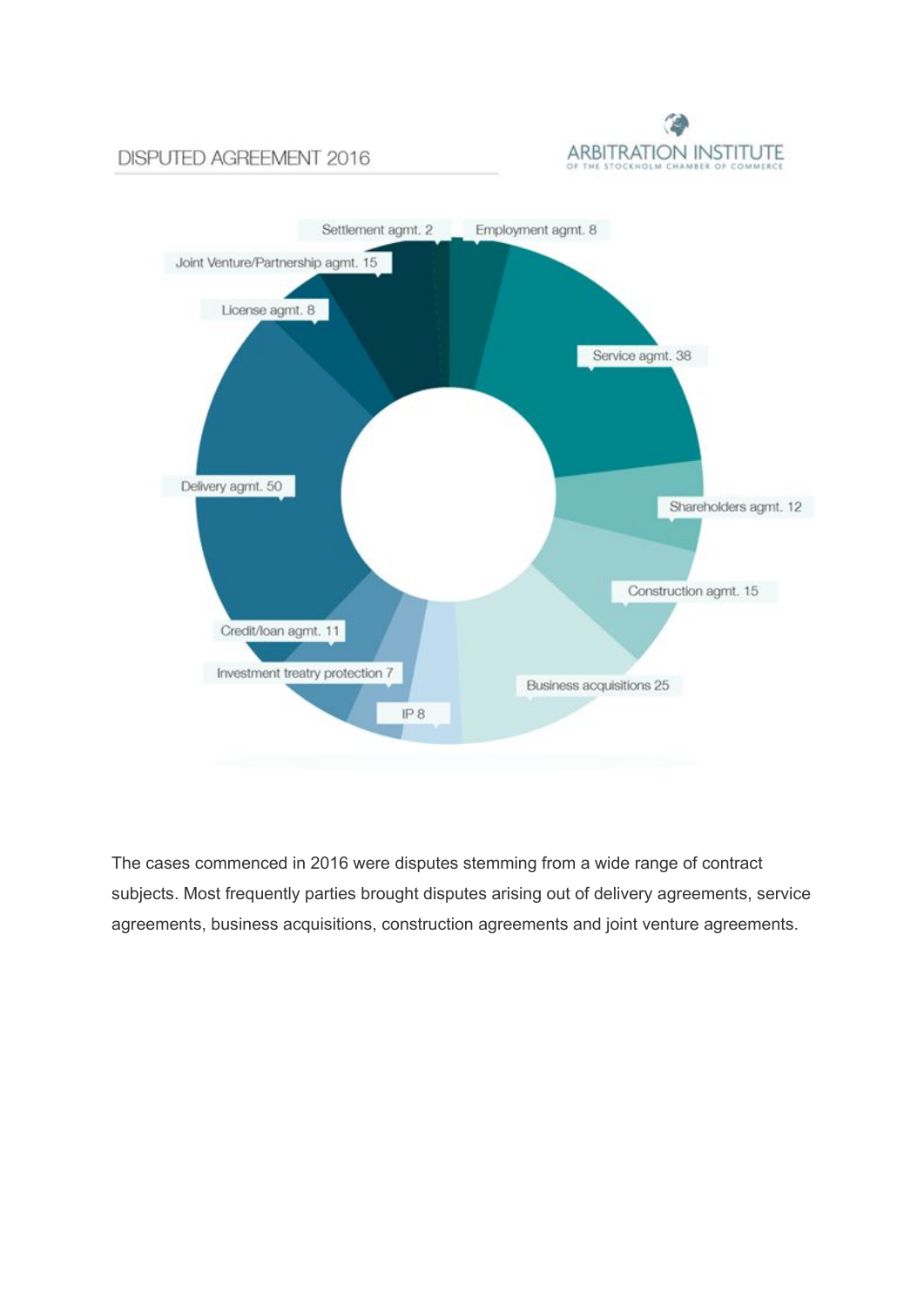

#### TIME FOR RENDERING AWARD - ARBITRATION RULES 2016



Note: The diagram shows the time from registration of a case until the rendering of an award.

For the majority of awards rendered under the SCC Arbitration Rules in 2016, it took between 6-12 months from the time of registration of a case until the rendering of an award.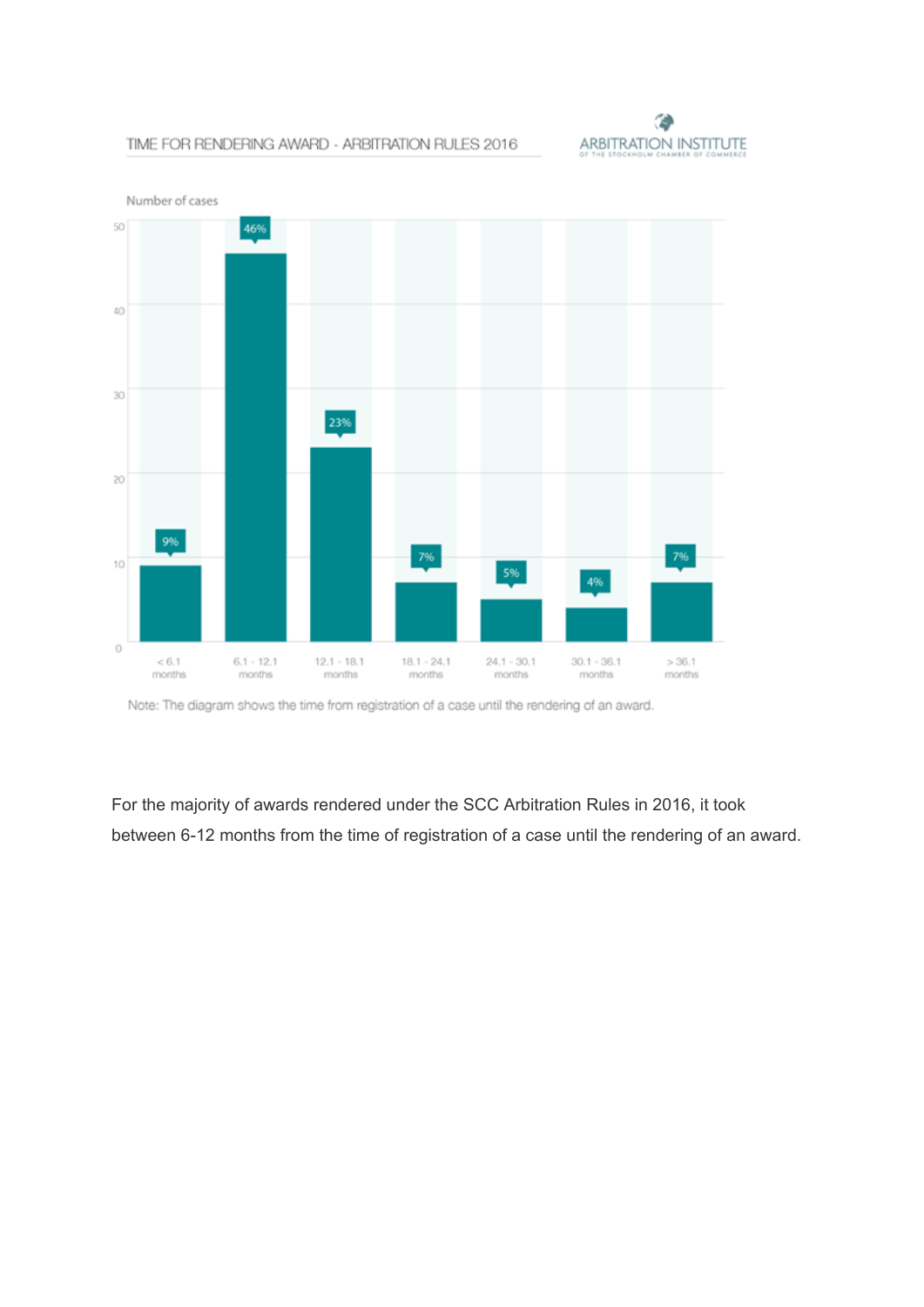TIME FOR RENDERING AWARD - EXPEDITED RULES 2016





Note: The diagram shows the time from registration of a case until the rendering of an award.

For the majority of awards rendered under the SCC Rules for Expedited Arbitration in 2016, an award was rendered within 3-6 months.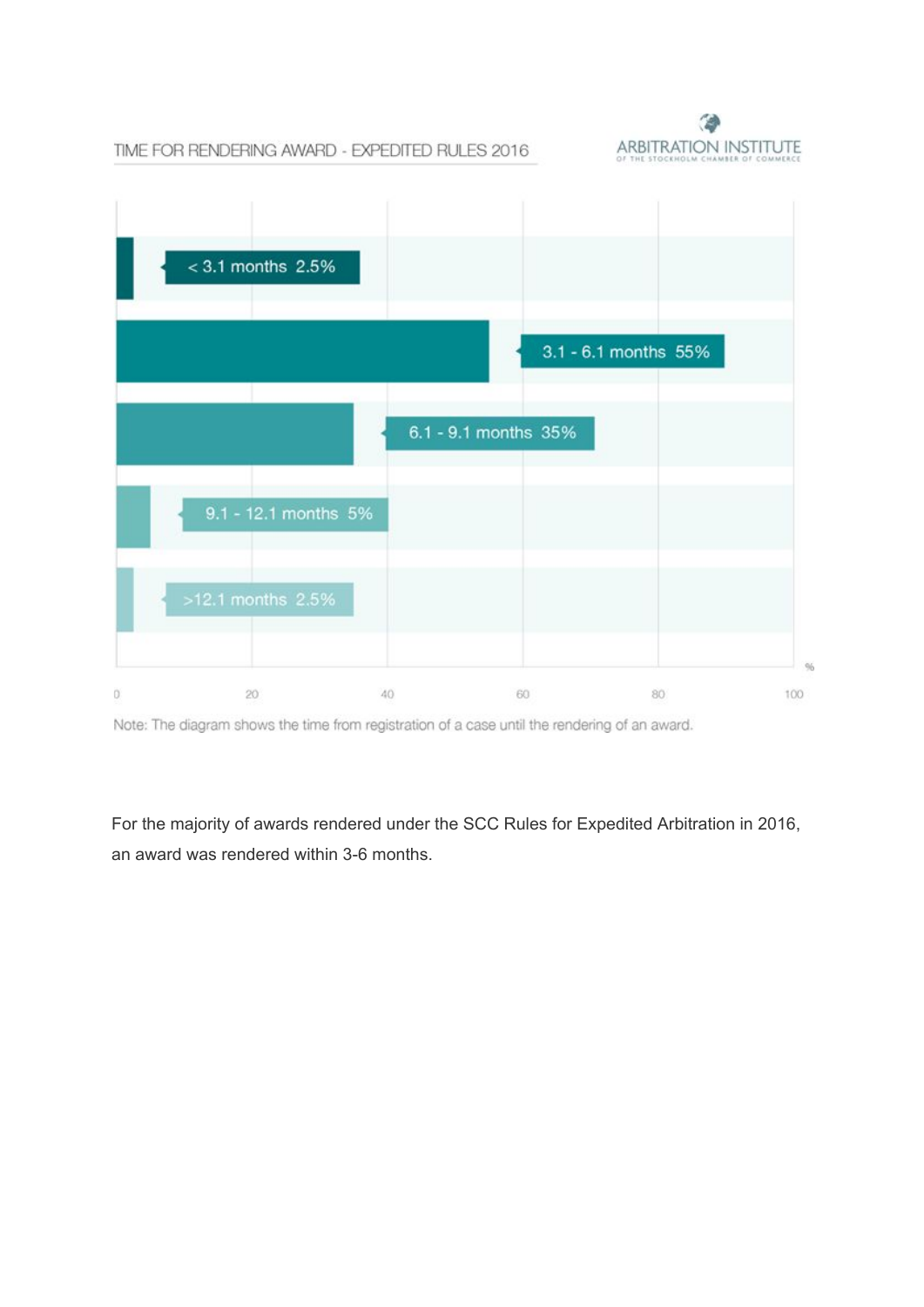## APPLICABLE LAW 2016





The most frequent applicable law in SCC cases commenced in 2016 was Swedish law (68%), followed by English law and Russian law.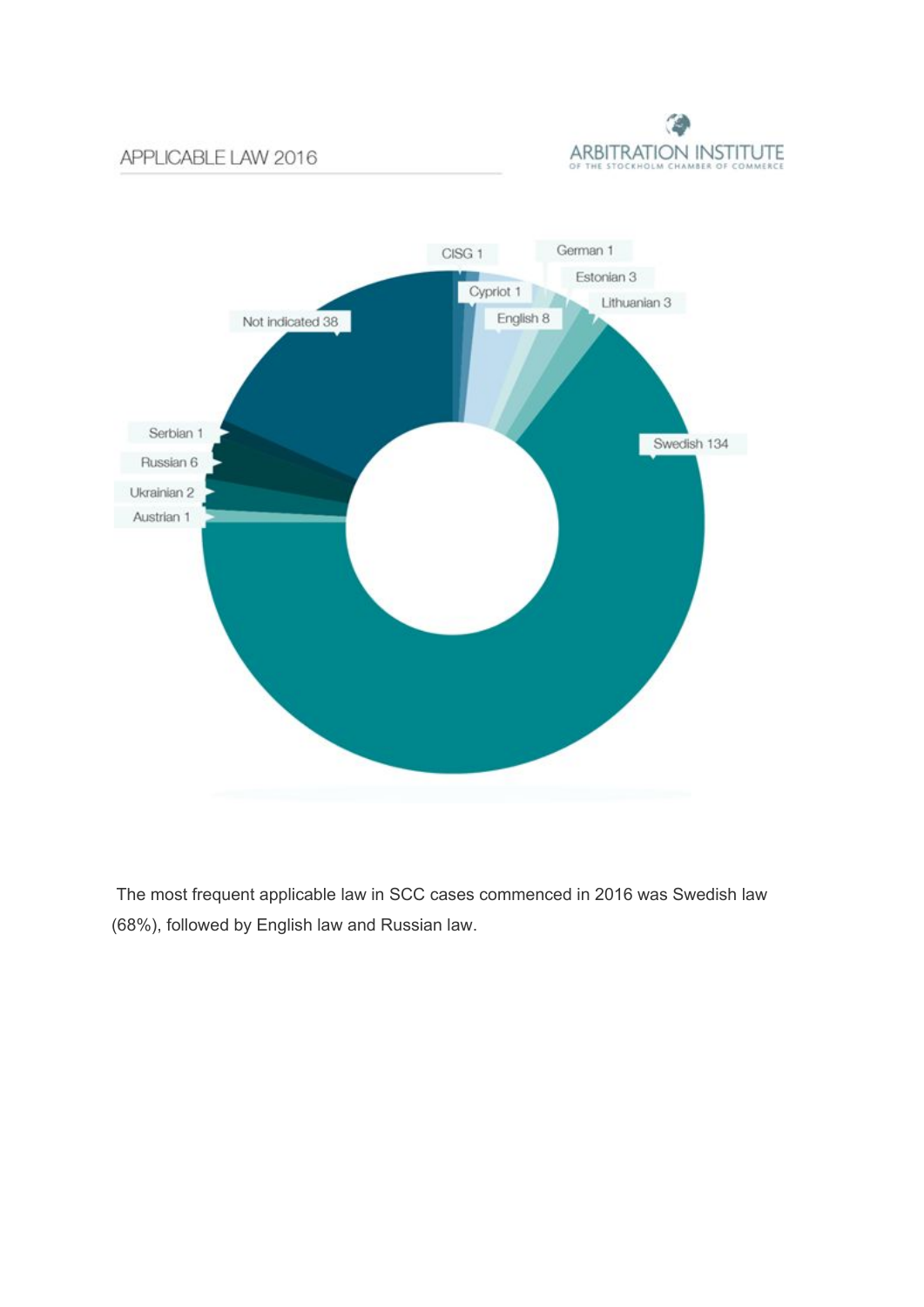



Note: These numbers show the sum of all amounts in dispute of all cases commenced in 2016 under the Arbitration and the Expedited Rules, where the information was available.

## The total amount of dispute for cases commenced in 2016 reached more than EUR 1.6 billion.



These numbers reflect the amounts in dispute registered in the cases commenced during 2016 under the Arbitration and the Expedited Rules, where the information was available.

In most of the cases commenced in 2016, the amount of dispute was between EUR 100,000 - 500,000. Cases with the amount of dispute of between EUR 1 million - 5 million made up the second largest share.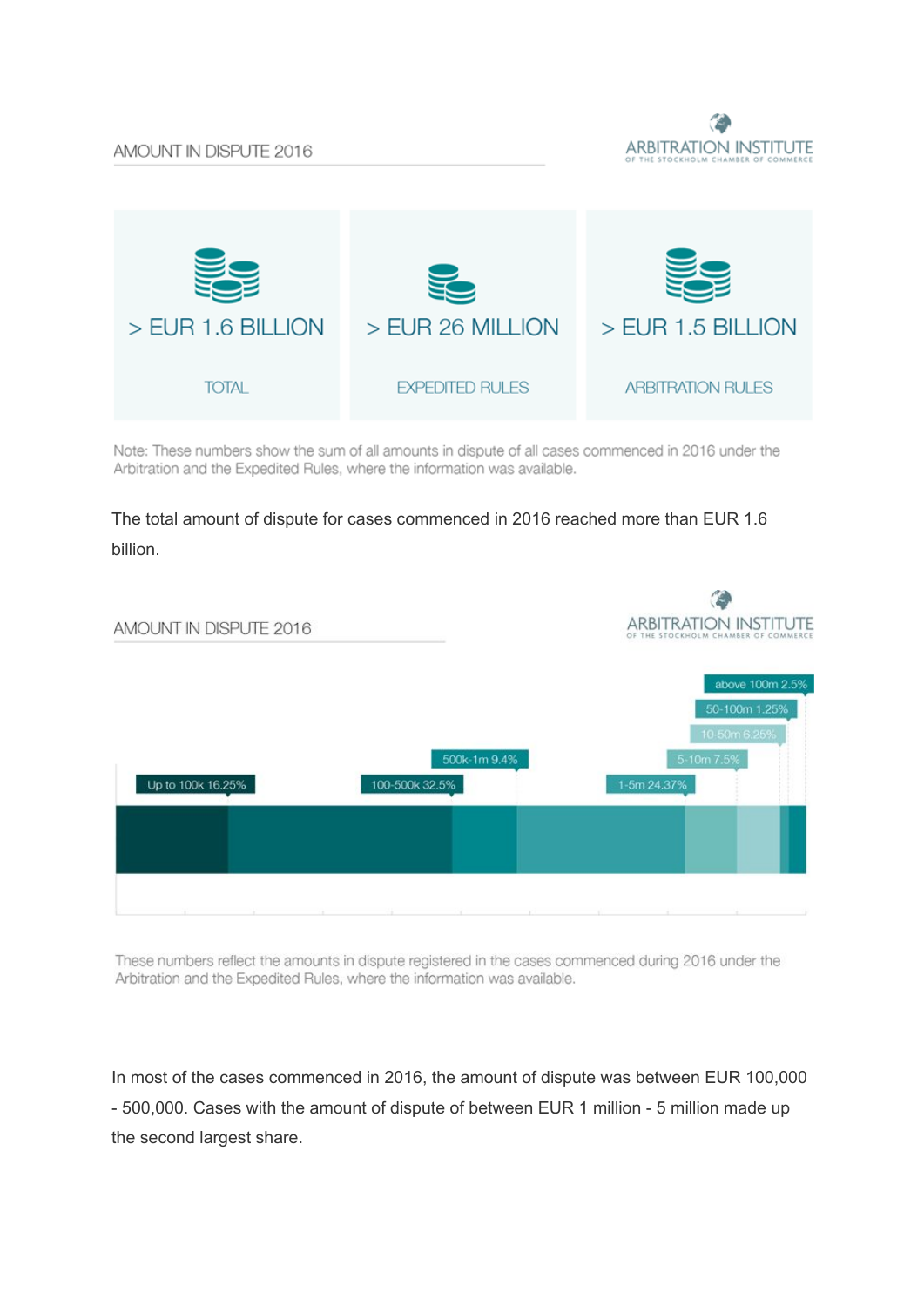

## LANGUAGE OF THE ARBITRATION 2016

The diagram shows the number of cases.



Other than Swedish, English and Russian were the languages that were most used in SCC cases commenced in 2016.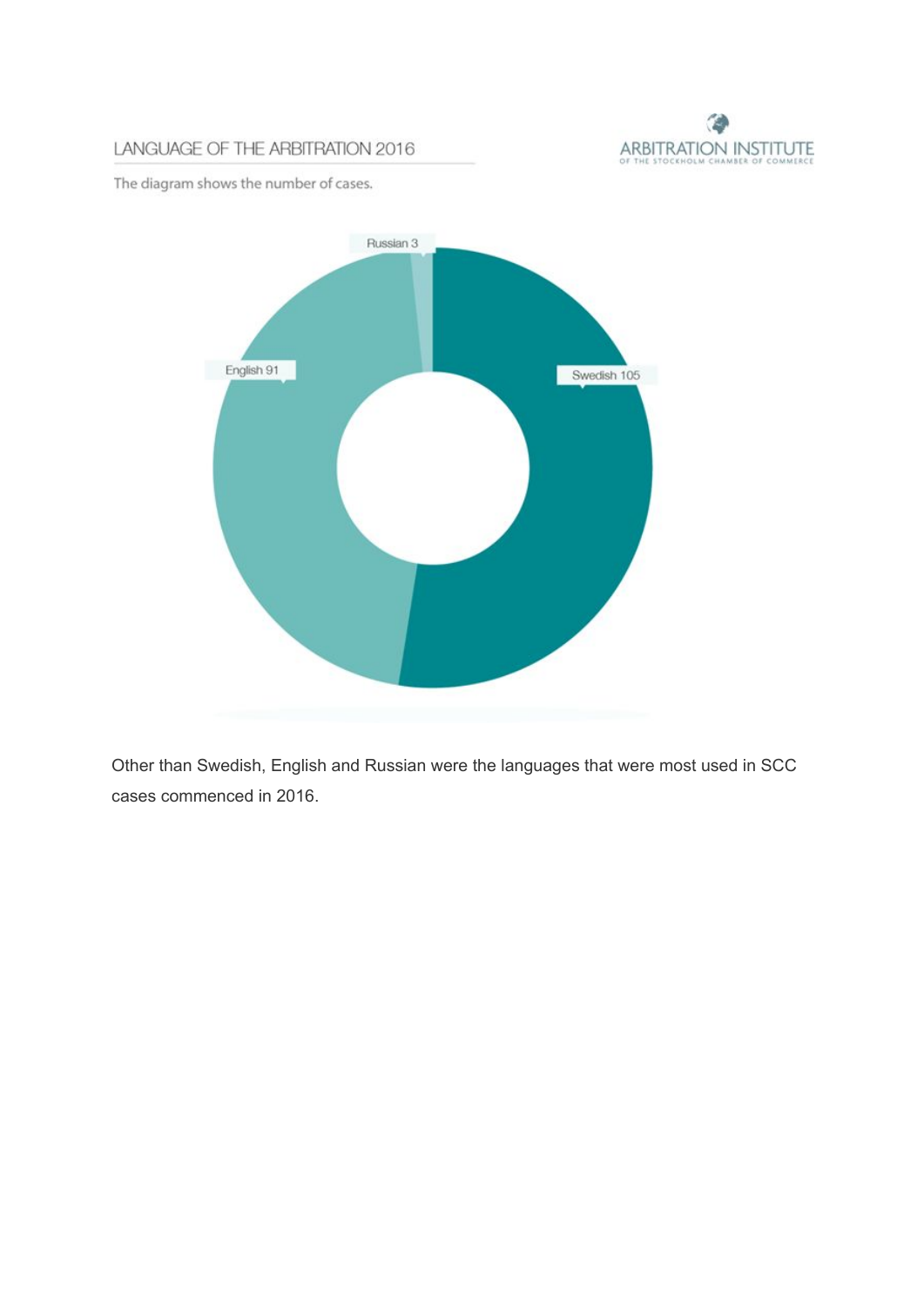

SEAT OF THE ARBITRATION 2016



N/A: The case is not an arbitration administered by the SCC or the case is pending but the seat has not been decided yet.

In 77% of cases commenced in 2016, the parties have chosen Stockholm as the seat of arbitration. Meanwhile, Gothenburg and Malmö make up the second most frequently-chosen seats.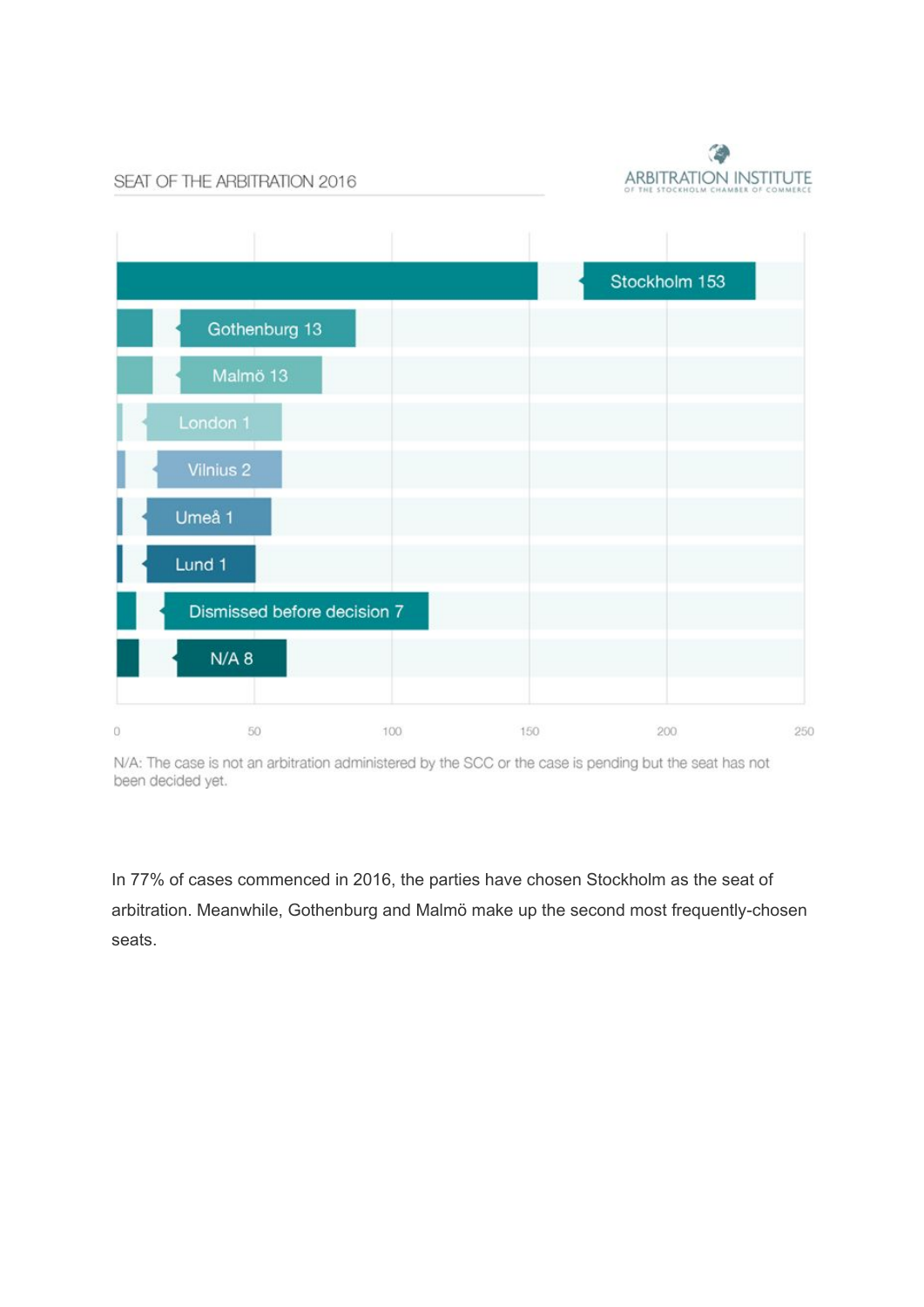

#### THE YEAR OF THE DISPUTED CONTRACT 2016



Most of the cases commenced in 2016 were disputes which arose from contracts dated the year before (2015), followed by contracts dated in 2014 and 2013.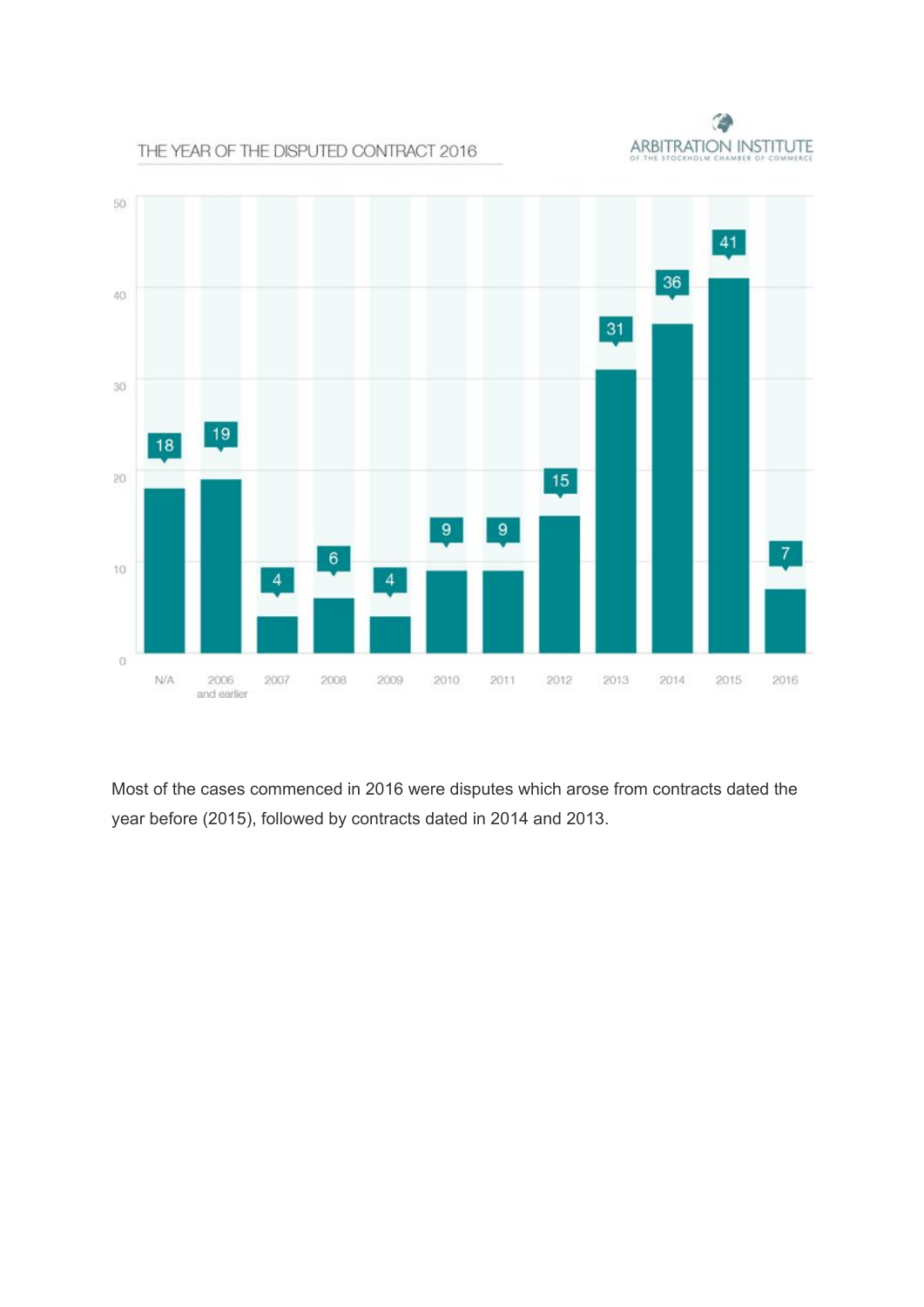

If a decision on interim measures is needed to provisionally ensure a party's claim, before the commencement of an arbitration, the party may apply to the SCC for the appointment of an Emergency Arbitrator in accordance with the SCC Rules.

Thirteen emergency arbitrator proceedings were commenced at the SCC between in 2016, which was a sharp increase from the year before. In all cases, the emergency arbitrator was appointed within 24 hours. Most request for interim measures arose from dispute under a delivery agreement.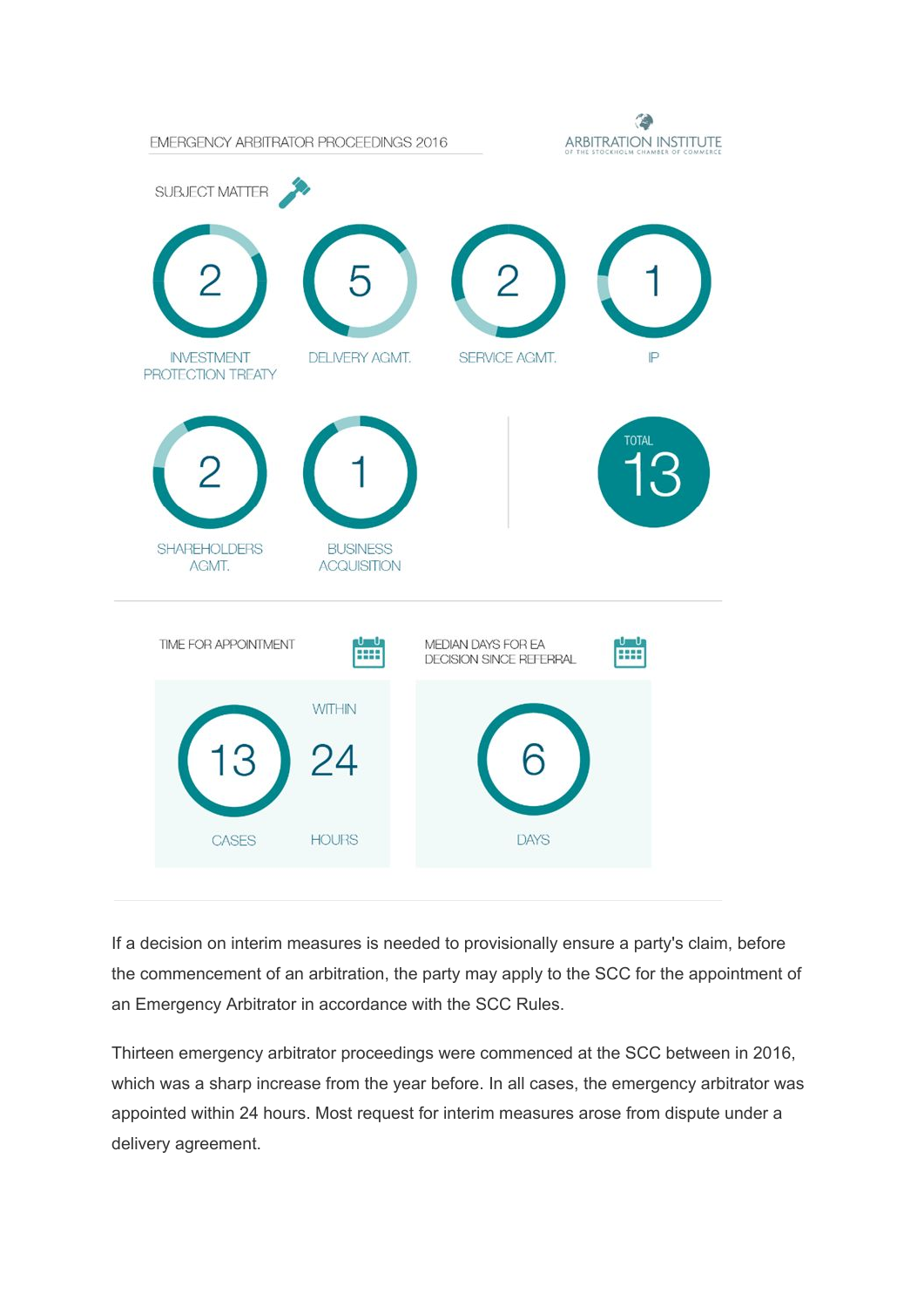



In 2016, most of interim measure request was granted by the emergency arbitrator. The form of the decision rendered was mostly an order, and the rest was an award.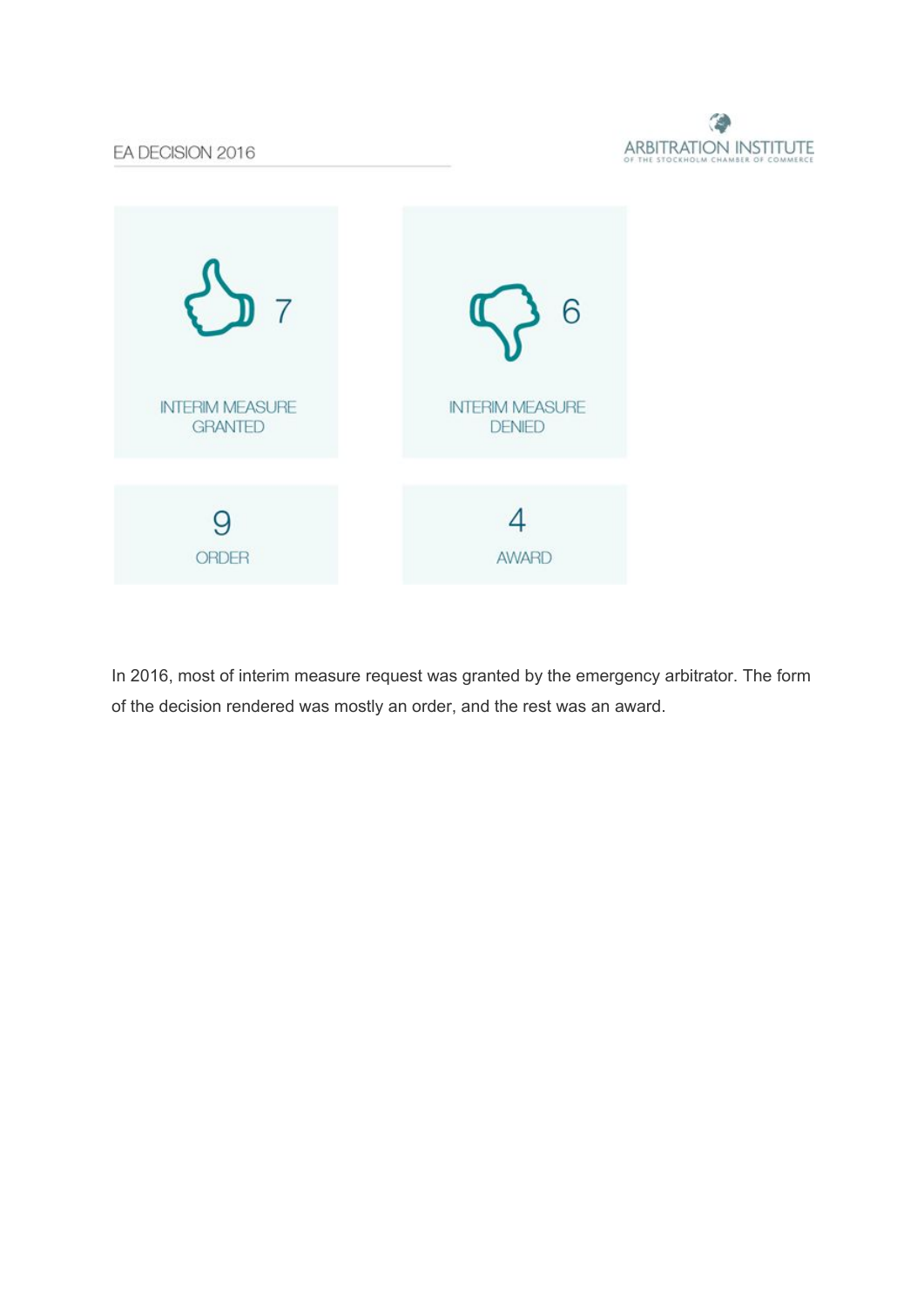#### NUMBER OF ARBITRATORS 2016





3 Dismissed before decision 1 N/A - The case is pending and no decision on the number of arbitrators has been made yet. The numbers above are based on cases using Arbitration Rules.

In 64% of cases commenced in 2016 under the SCC Arbitration Rules, three arbitrators were appointed. In the rest of the cases, one arbitrator was appointed.



NATIONALITY OF ARBITRATORS 2016

Note: The diagram shows the number of cases in which a party from a specific country appears.

Arbitrators from Europe were appointed the most often in SCC cases commenced in 2016. However, those from Australia and Asia have also been appointed.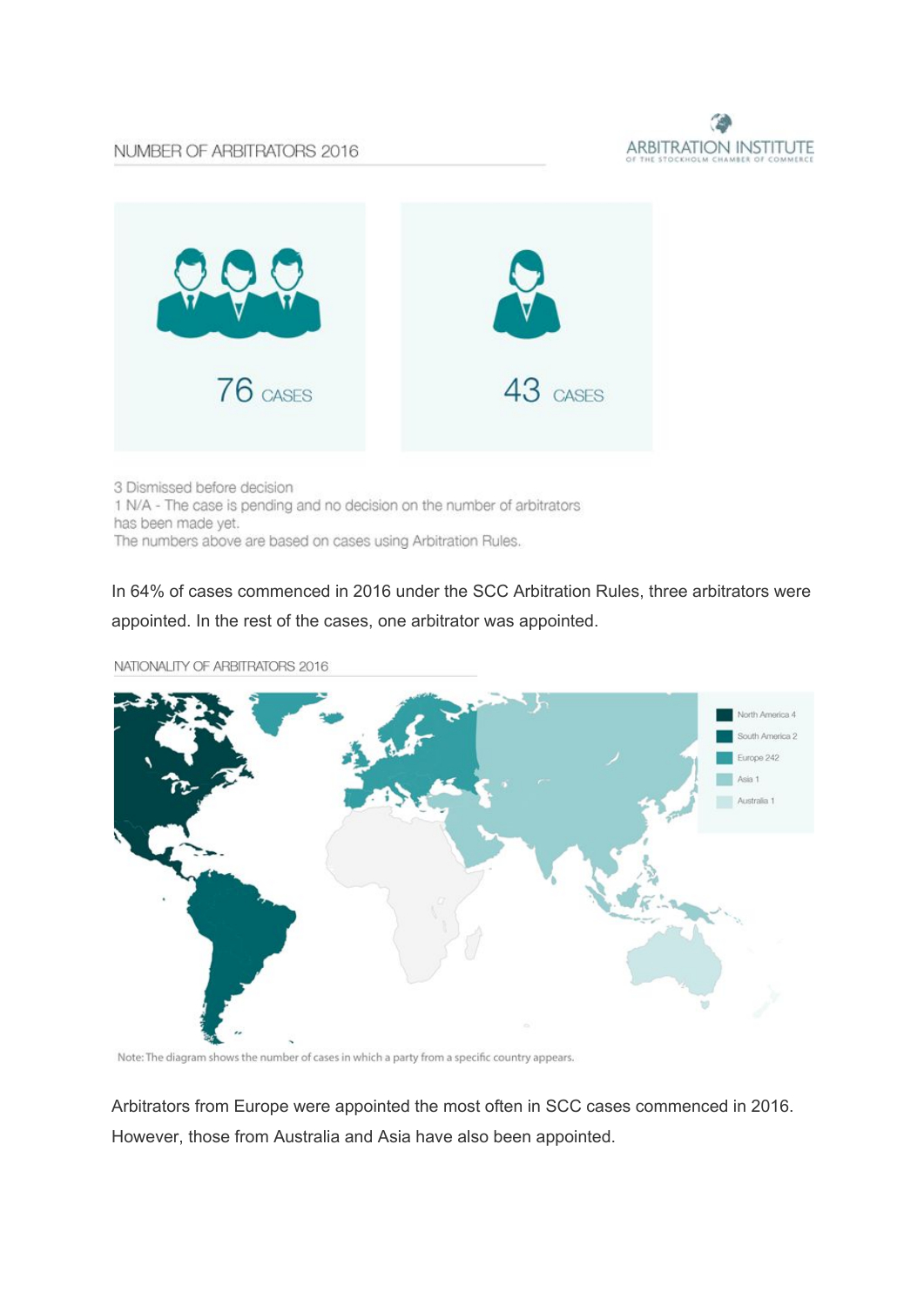ARBITRATORS AND GENDER 2016





Of the total appointments of arbitrators in 2016, 16% was women arbitrator. Meanwhile, when the SCC made the appointment, women made up more than 20% of the appointment.